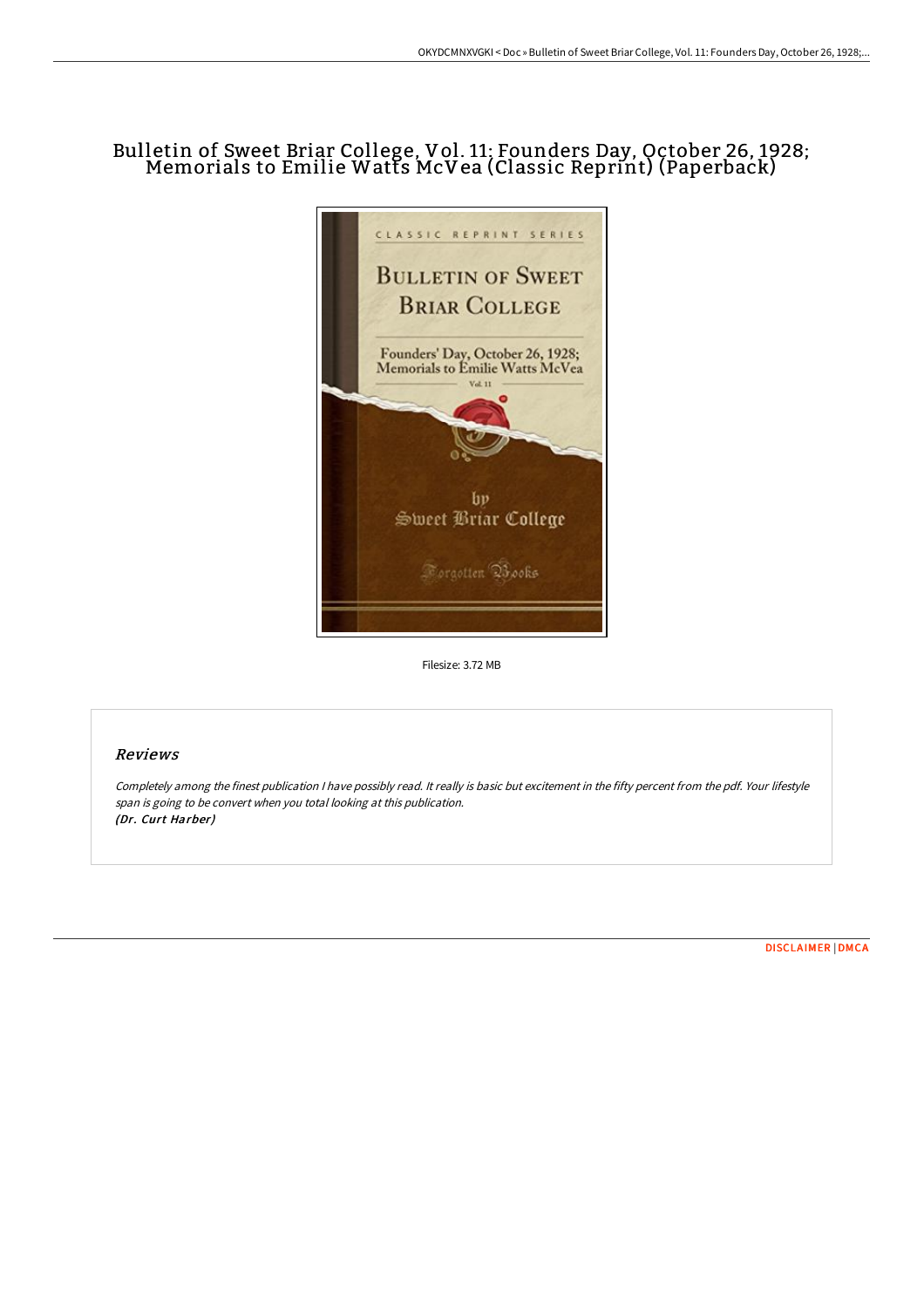## BULLETIN OF SWEET BRIAR COLLEGE, VOL. 11: FOUNDERS DAY, OCTOBER 26, 1928; MEMORIALS TO EMILIE WATTS MCVEA (CLASSIC REPRINT) (PAPERBACK)



Forgotten Books, 2018. Paperback. Condition: New. Language: English . Brand New Book \*\*\*\*\* Print on Demand \*\*\*\*\*. Excerpt from Bulletin of Sweet Briar College, Vol. 11: Founders Day, October 26, 1928; Memorials to Emilie Watts McVea That for which she was paid called for nine teaching hours a week, the reading of endless papers and themes without assistants, guidance, as dean of women, to some thousand girls and the sending out of countless university communications in her own handwriting, since she never had a secretary. But as though such labors were insuFicient for the day, Emilie mcvea associated herself with every important social movement. Secondary school education, child labor, literary productiveness, the drama, an open university forum, the interests of college women, university standards and university administration, the parity of men and women in university posts, competent teachers for women s colleges, states rights and the definitions of democracy were just a few of the interests to which she lent her marvellous energies. She threw herself into one hopeless cause after the other. I say hopeless, for such they were esteemed at the time; and I finish this portion of her story with the retort of a distinguished feminist whom an acquaintance once challenged by asking, How fares the champion of lost causes? Myself well, came the answer, and you can make tally of the lost causes yourself. About the Publisher Forgotten Books publishes hundreds of thousands of rare and classic books. Find more at This book is a reproduction of an important historical work. Forgotten Books uses state-of-the-art technology to digitally reconstruct the work, preserving the original format whilst repairing imperfections present in the aged copy. In rare cases, an imperfection in the original, such as a blemish or missing page, may be replicated in our edition. We do,...

 $\mathbf{r}$ Read Bulletin of Sweet Briar College, Vol. 11: Founders Day, October 26, 1928; Memorials to Emilie Watts McVea (Classic Reprint) [\(Paperback\)](http://techno-pub.tech/bulletin-of-sweet-briar-college-vol-11-founders-.html) Online

D. Download PDF Bulletin of Sweet Briar College, Vol. 11: Founders Day, October 26, 1928; Memorials to Emilie Watts McVea (Classic Reprint) [\(Paperback\)](http://techno-pub.tech/bulletin-of-sweet-briar-college-vol-11-founders-.html)